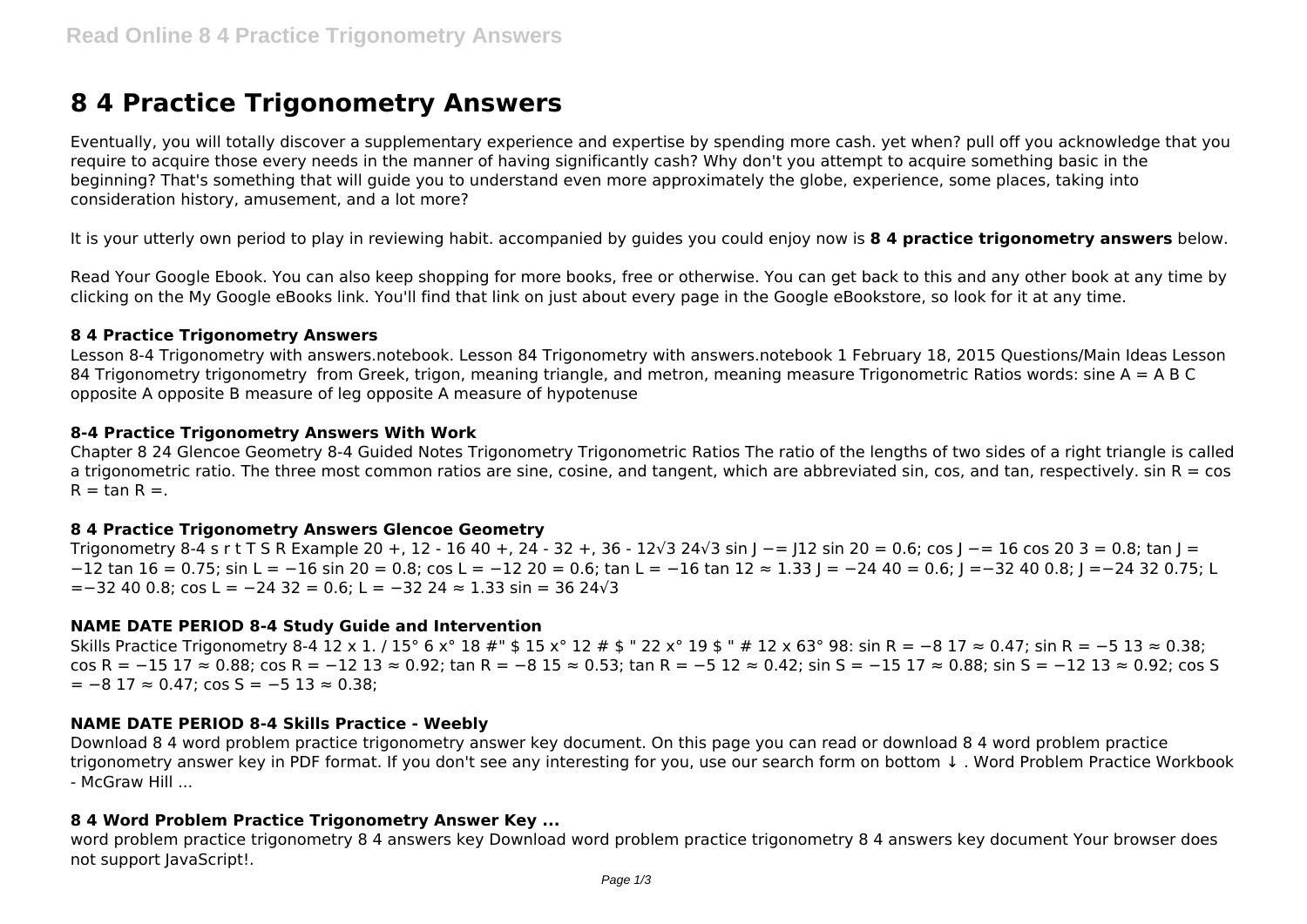## **Word Problem Practice Trigonometry 8 4 Answers Key ...**

8 8-4-8 f(x) x f(x) 2 2 4-2 4-2-4 4. ... 4-4-2 4 Skills Practice Graphing Rational Functions 017\_030\_ALG2\_A\_CRM\_C08\_CR\_660545.indd 27 12/21/10 12:32 AM. Created Date: 2/6/2013 1:11:41 AM ...

## **NAME DATE PERIOD 8-4 Skills Practice**

On this page you can read or download 8 4 Word Problem Practice Trigonometry Answers in PDF format.

## **8 4 Word Problem Practice Trigonometry Answers ...**

8-4 Practice. Trigonometry. SiNL: 12. Find sin L, cos L, tan L, sin M, cos M, and tan M. ... Chapter. 84 ten30 = X. (x - 31.2 m. Chapter 8. 27. Glencoe Geometry.

## **8-4 Practice Trigonometry Answer Key Glencoe Geometry**

Practice Trigonometry 8-4 7 39 #" \$ sin L = -5 13 ≈ 0.38; sin L = -1 2 = 0.50; cos L = -12 13 ≈ 0.92; cos L = - √%3 2 ≈ 0.87; tan L = -5 12 ≈ 0.42; tan L = -1 or √%3 - √%3 3 ≈ 0.58; sin M = -12 13 ≈ 0.92; sin M = - √%3 2 ≈ 0.87; cos M = -5 13 ≈ 0.38; cos M = -1 2 = 0.50;

## **NAME DATE PERIOD 8-4 Practice**

Exercise 8.4 Class 10 Maths NCERT Solutions were prepared by Experienced LearnCBSE.in Teachers. Detailed answers of all the questions in Chapter 8 Maths Class 10 Introduction to Trigonometry Exercise 8.4 Provided in NCERT Textbook. Topics and Sub Topics in Class 10 Maths Chapter 8 Introduction to Trigonometry:

# **NCERT Solutions For Class 10 Maths Chapter 8 Introduction ...**

8 4 practice trigonometry answer key. Download 8 4 practice trigonometry answer key document. On this page you can read or download 8 4 practice trigonometry answer key in PDF format. If you don't see any interesting for you, use our search form on bottom ↓ . Self-Paced Study Guide in Trigonometry ...

#### **8 4 Practice Trigonometry Answer Key - Booklection.com**

Answers To 8 3 Practice Worksheet On Trigonometry ANSWERS TO 8 3 PRACTICE WORKSHEET ON TRIGONOMETRY www.dialuptour.com is a top place with titles from independent authors. There are around 200,000

# **8 4 Skills Practice Trigonometry Glencoe Answers ...**

pc\_8.4\_practice\_solutions.pdf: File Size: 839 kb: Download File. Corrective Assignment

# **8.4 Basic Trig Functions - Pre-Calculus**

You will need to get assistance from your school if you are having problems entering the answers into your online assignment. Phone support is available Monday-Friday, 9:00AM-10:00PM ET. You may speak with a member of our customer support team by calling 1-800-876-1799.

# **Mathway | Trigonometry Problem Solver**

Displaying top 8 worksheets found for - 8 3 Trigonometry Answer Key. Some of the worksheets for this concept are Right triangle trig missing sides and angles, Trigonometric ratios date period, Unit 8 right triangles name per, Chapter 8 right triangles and trigonometry, Chapter 8, Chapter 8,